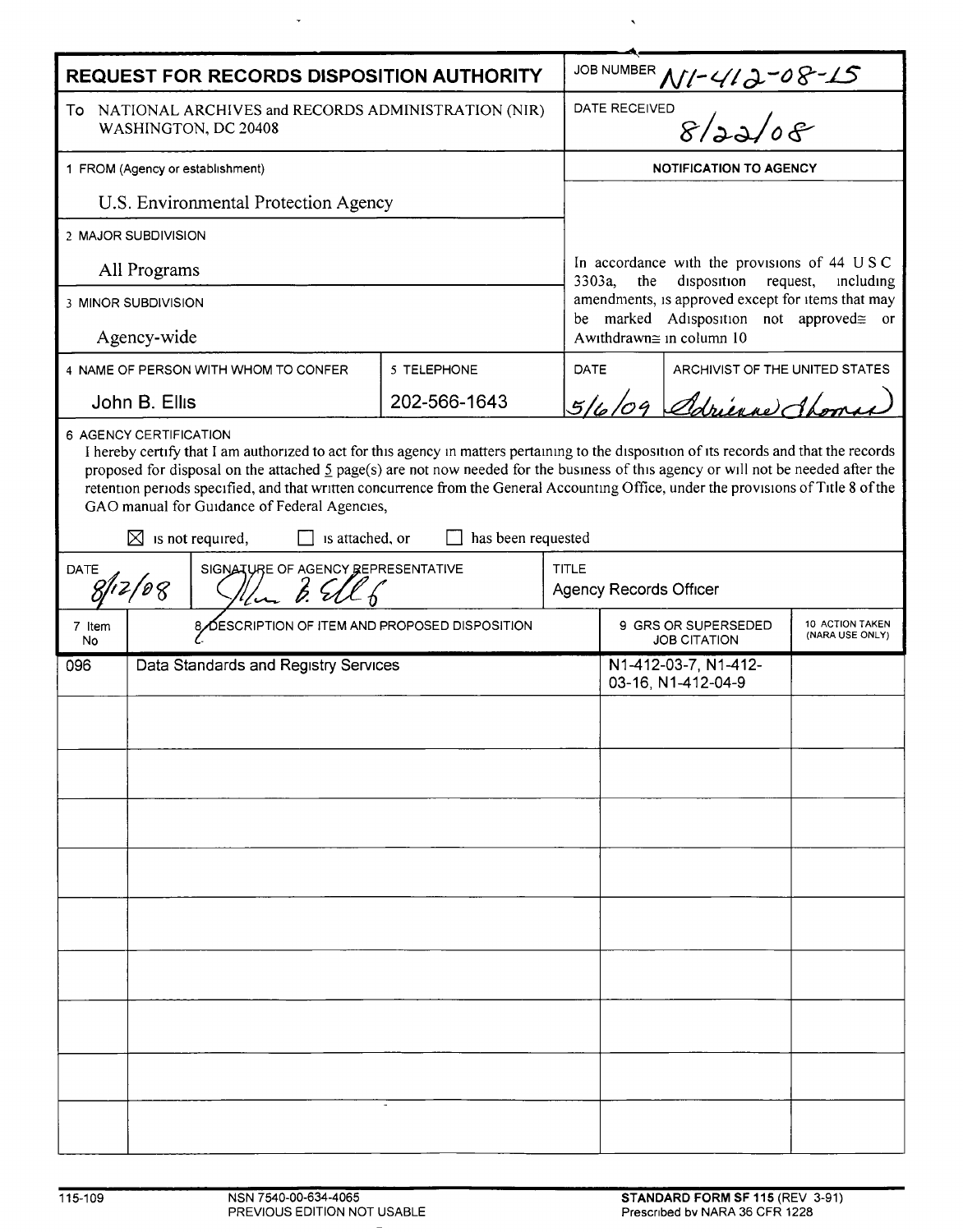This schedule is in development. It may not be used to retire or destroy records. If you have any **questions, please contact the Records Help Desk.**

# **EPA Records Schedule 096**

Status: Development, 08/31/2008

**Title:** Data Standards and Registry Services

**Program:** All Programs

**Applicability:** Agency-wide

**Function:** 404-142-01 - Data Administration and Integration

#### **NARA Disposal Authority:**

This schedule authorizes the disposition of the record copy in any media (media neutral), excluding any records already in electronic form. Records designated for permanent retention must be transferred to the National Archives in accordance with NARA standards at the time of transfer.

• Pending

### **Description:**

Registries provide the ability to register, map and manage metadata and information important to the Agency and its partner systems. Registries may contain objects or data used within multiple systems such as common code sets, facility information, or substances. They may contain information about individual Agency systems or datasets or reusable software components and services that may be used in multiple systems. Registration of contents is the single unique concept that makes a registry a registry. Quality assurance is provided and stewards are assigned to maintain and manage specific contents. In all cases, registries serve as an organizing structure for the purpose of facilitating discovery of Agency information resources. The registries do not contain environmental data, but are collections or repositories of metadata that describe information to make the data more meaningful and easier to find.

Data standards are part of the EPA Enterprise Data Architecture. They are maintamed with the EPA registries. Data standards are used to improve the quality of environmental data and also facilitate data integration.

#### **Disposition Instructions:**

Item ax Electronic software program complete New-Yeard

- · Disposable
- Destroy when  $m$  longer needed to ensure access to, and use of, the electronic records throughout the authorized retention period

## Itemb: Input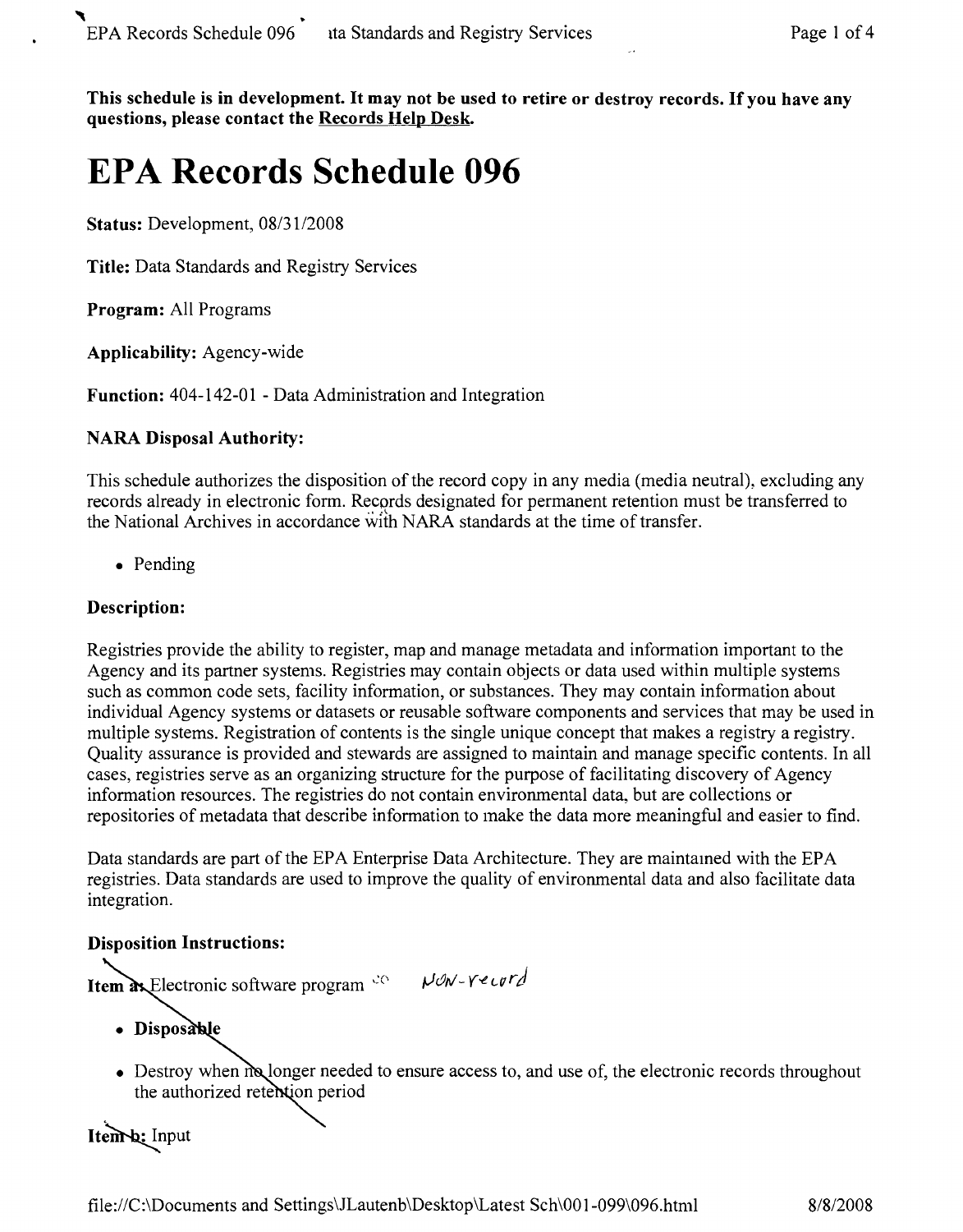..

- **• Dispos**
- Otherwise scheduled GRS20 • Follow instructions for EPA 171.

**Item c:** Electronic data

- **• Disposable**
- Delete when superseded or obsolete.

Item d: Output and reports

- **• Disposable**
- File with related records and follow instructions for the related records. otherwise scheduled<br>materials decompatible

Item e: Systems documentation

- GRS 20/ Fem La(1) • Disposable
- Follow instructions for EPA 304, item  $a(1)$ .

**Item f:** Data standards documentation

- **• Disposable**
- Delete when standards no longer in use in Agency and partner systems.

#### **Guidance:**

This schedule includes, but is not limited to. the following systems listed by headquarters program office:

Office of Environmental Information

- Data Registry Services
- Data Standards Services
- Facility Registry System
- Registry of EPA Applications, Models and Databases (READ)
- Reusable Component Services
- Substance Registry Services
- System Inventory Services
- System of Registries (SoR)
- Terminology Services

Office of Research and Development

• Environmental Information Management System (EIMS) and Science Inventory

Substance Registry Services was formerly called the Substance Registry System. The XML Registry is

file://C:\Documents and Settings\JLautenb\Desktop\Latest Sch\OO1-099\096.html 8/8/2008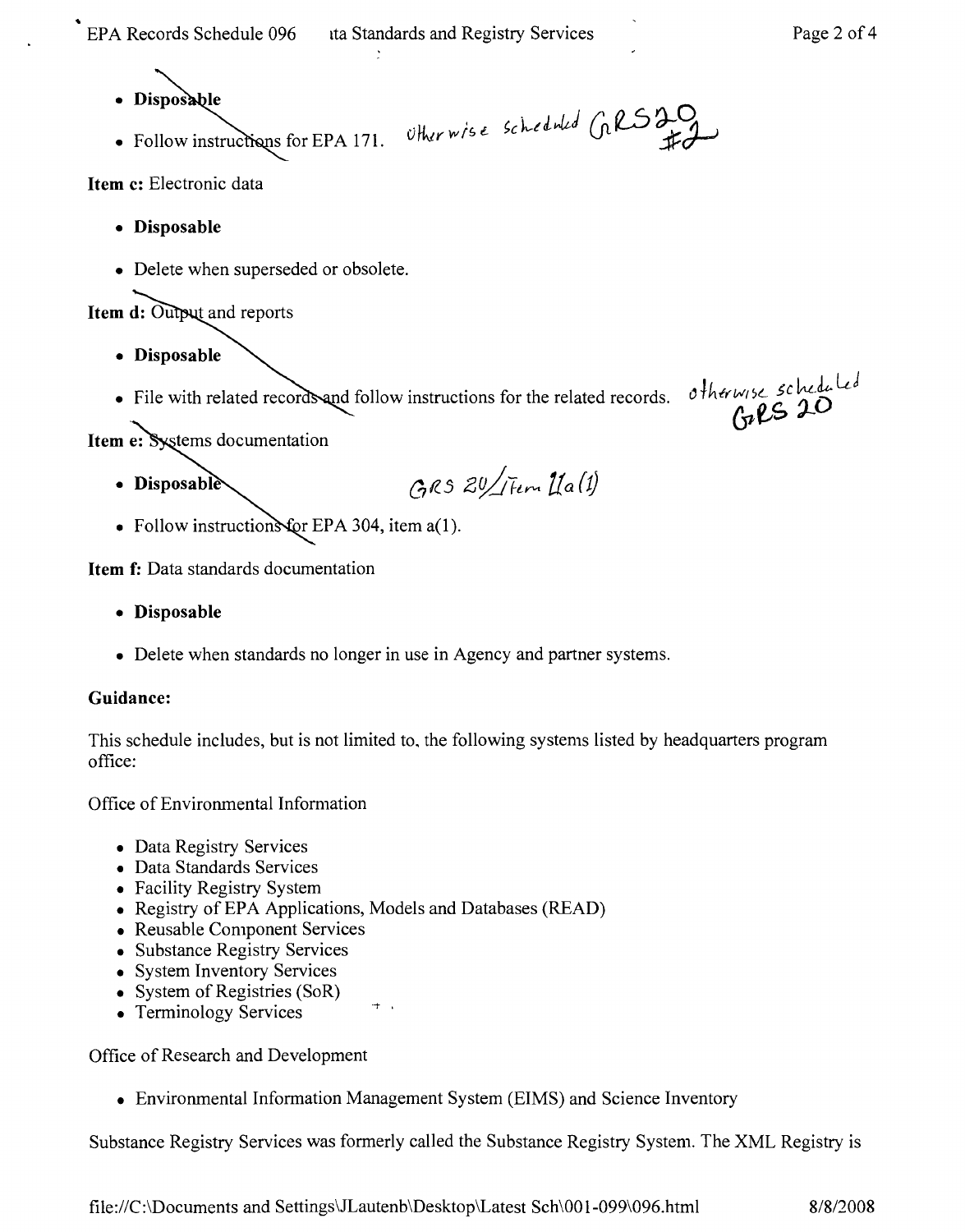now a part of Reusable Component Services.

Other disposable systems not requiring specific schedules have been categorized into this schedule or one of the other "generic" or "big bucket" schedules:

- EPA 063 Electronic Models and Expert Systems
- EPA 088 Bibliographic and Reference Systems
- EPA 089 Information Tracking Systems
- EPA 090 Administrative Support Databases
- • EPA 094 Electronic Bulletin Boards
- EPA 179 Special Purpose Programs

Electronic records not requiring their own schedules or covered in one of the big bucket schedules listed above may be segments or phases of information systems. Examples of this type of schedule include, but are not limited to:

- EPA 164 Electronic Spreadsheets
- EPA 170 Files and Records Relating to the Creation, Use, and Maintenance of Computer Systems, Applications, or Electronic Records
- EPA 171 Input and Source Records Nonelectronic
- EPA 304 Systems Documentation

#### **Reasons for Disposition:**

The following changes were made in the 04/30/2008 version:

- Revised disposition instructions for item b.
- Added information and reorganized guidance.

The following changes were made in the 03/31/2008 version:

- Revised reference to EPA 170 in disposition item b.
- Revised disposition instructions for item e.

This schedule was originally approved as  $N1-412-03-7$  for EDR. The schedule has been expanded to include all data registries, including FRS (EPA 079, previously approved as N1-412-03-16) and EIMS  $(EPA 469, previously approved as N1-412-04-9).$ 

#### **Custodians:**

Multiple units

#### **Related Schedules:**

EPA 063, EPA 088, EPA 089, EPA 090, EPA 094, EPA 164, EPA 170, EPA 171, EPA 179, EPA 304

#### **Previous NARA Disposal Authority:**

NI-412-03-7, NI-412-03-16, NI-412-04-9